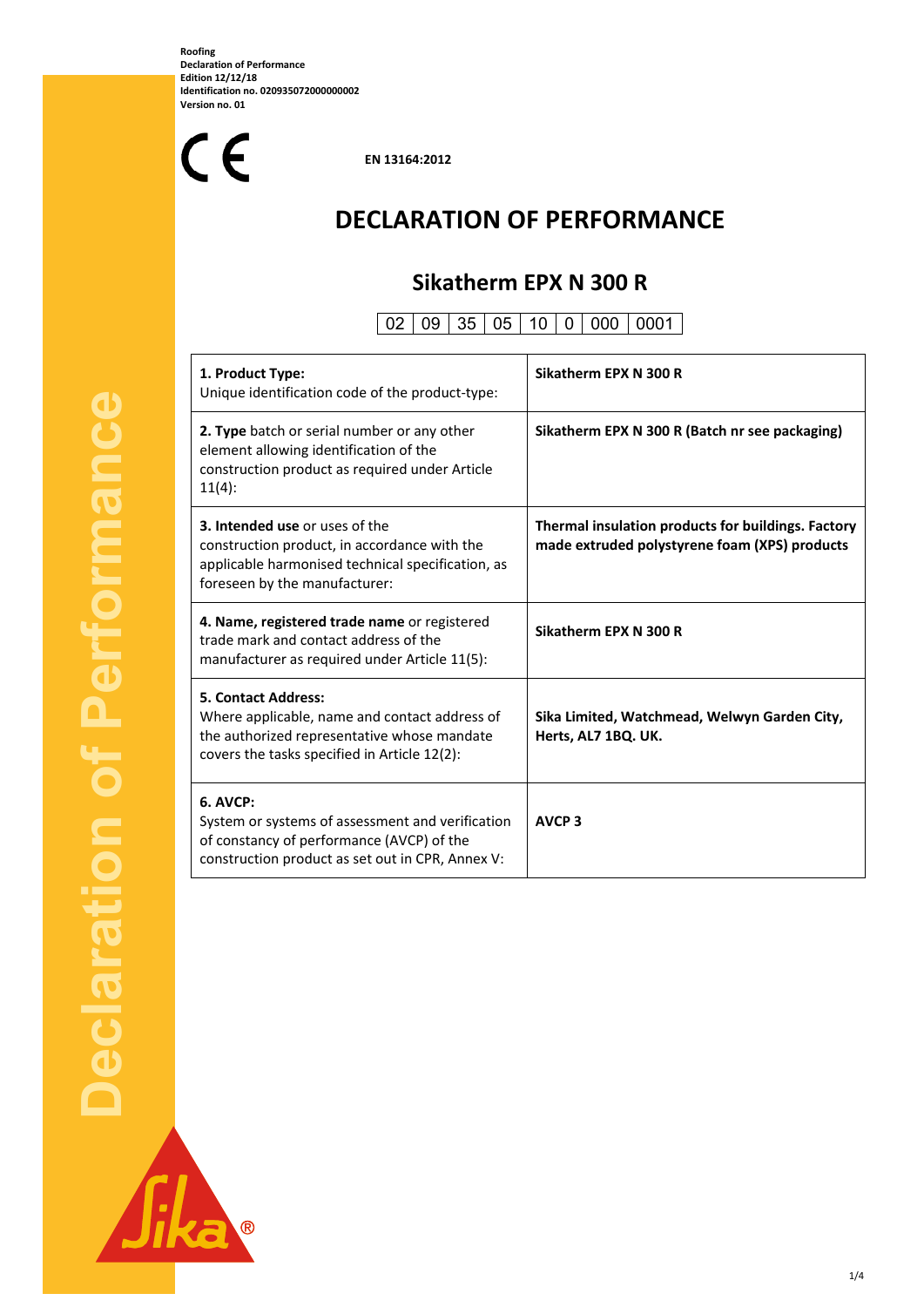| 8. Notified body (ETA):<br>In case of the declaration of performance<br>concerning a construction product for which a<br>European Technical Assessment (ETA) has been<br>issued: | N/A |
|----------------------------------------------------------------------------------------------------------------------------------------------------------------------------------|-----|
|----------------------------------------------------------------------------------------------------------------------------------------------------------------------------------|-----|

## **9. Declared performance**

| <b>Essential</b><br>characteristics                                               | Performance                                          | <b>Test Standard</b> | <b>Harmonised</b><br>technical<br>specification |
|-----------------------------------------------------------------------------------|------------------------------------------------------|----------------------|-------------------------------------------------|
| <b>Reaction to Fire</b>                                                           | Е                                                    | EN 13.501.1          |                                                 |
| Length & width                                                                    | $\leq$ 1500mm $\pm$ 8mm                              | <b>EN 822</b>        |                                                 |
|                                                                                   | $\geq 1500$ mm $\pm 10$ mm                           |                      |                                                 |
| Thermal resistance and<br>thermal conductivity                                    | dN 50 - 200mm                                        | EN 12667             |                                                 |
|                                                                                   | $dN < 50$ mm T1 $±2$ mm                              |                      |                                                 |
| <b>Thickness</b>                                                                  | $50$ mm $\leq$ dN $\leq$ 120mm<br>$-2mm+3mm$         | <b>EN 822</b>        |                                                 |
| <b>Flatness</b>                                                                   | $\leq 1500$ mm $\leq 6$ mm<br>$>1500$ mm $\leq 6$ mm | <b>EN 825</b>        |                                                 |
| <b>Dimensional stability at</b><br>specified temperature<br>and humidity controls | 48h, 70°, 90% RH<br>DS (70,90)                       | <b>EN 1604</b>       | EN 13164:2012                                   |
| Long term water<br>absorption by total<br>immersion                               | <b>WL (T) 0.7</b>                                    | EN 12087             |                                                 |
| Long term water<br>absorption by diffusion                                        | <b>WD (V) 3</b>                                      | <b>EN 12088</b>      |                                                 |
| <b>Freeze thaw resistance</b><br>after long term<br>absorption by diffusion       | FTCD17                                               | <b>EN 1605</b>       |                                                 |
| <b>Deformation under</b><br>compressive load and<br>temperature<br>conditions     | 40 kPa, 70°, 168 Hrs<br><b>DLT(2)5</b>               | EN1605               |                                                 |

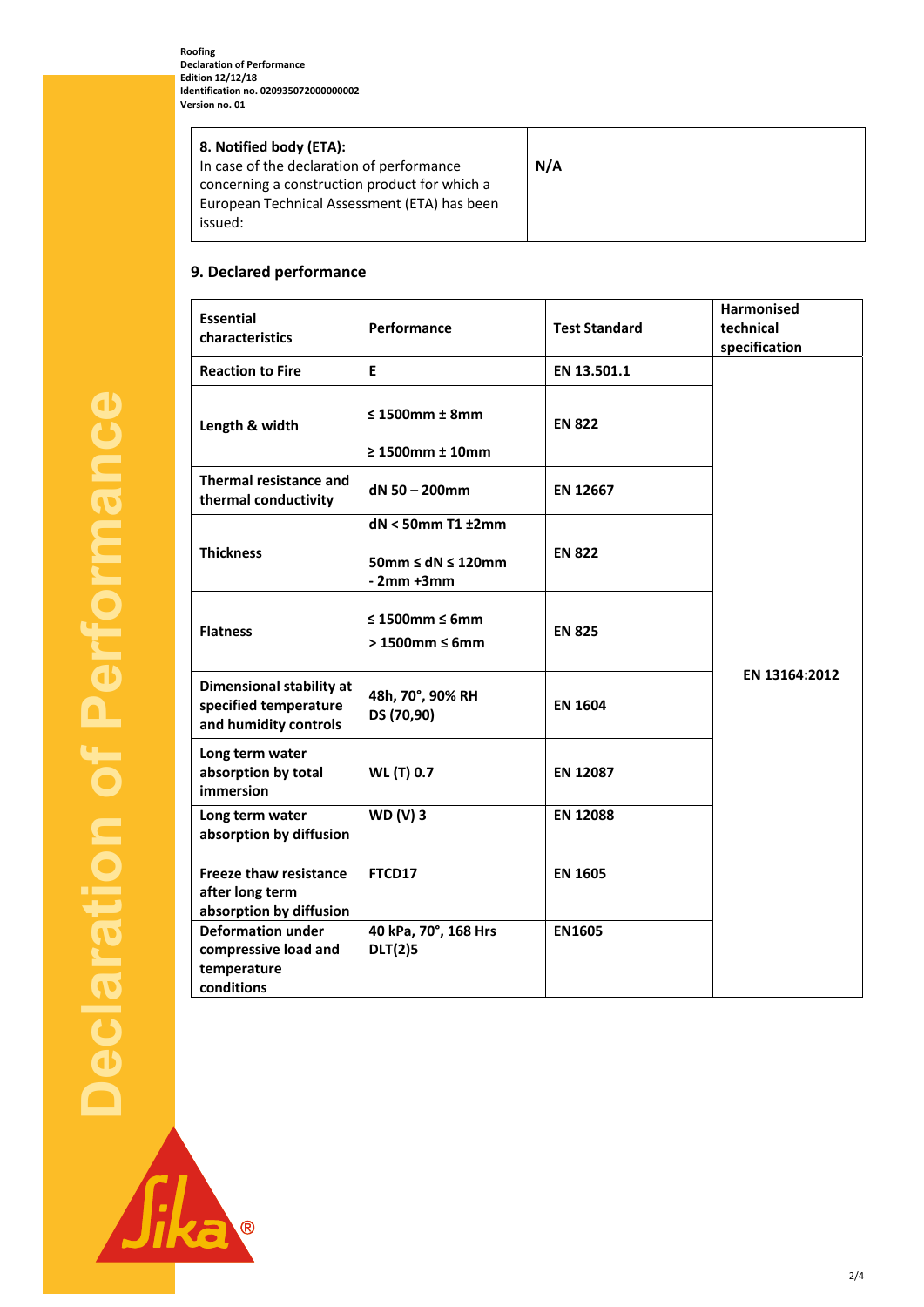**Roofing Declaration of Performance Edition 12/12/18 Identification no. 020935072000000002 Version no. 01** 

### **10. Declaration**

The performance of the product identified in points 1 and 2 is in conformity with the declared performance in point 9.This declaration of performance (DoP) is issued under the sole responsibility of the manufacturer identified in point 4.



Sika Limited Watchmead, Welwyn Garden City, Herts, AL7 1BQ. UK. +44 (0) 1707 394444 http://gbr.sika.com